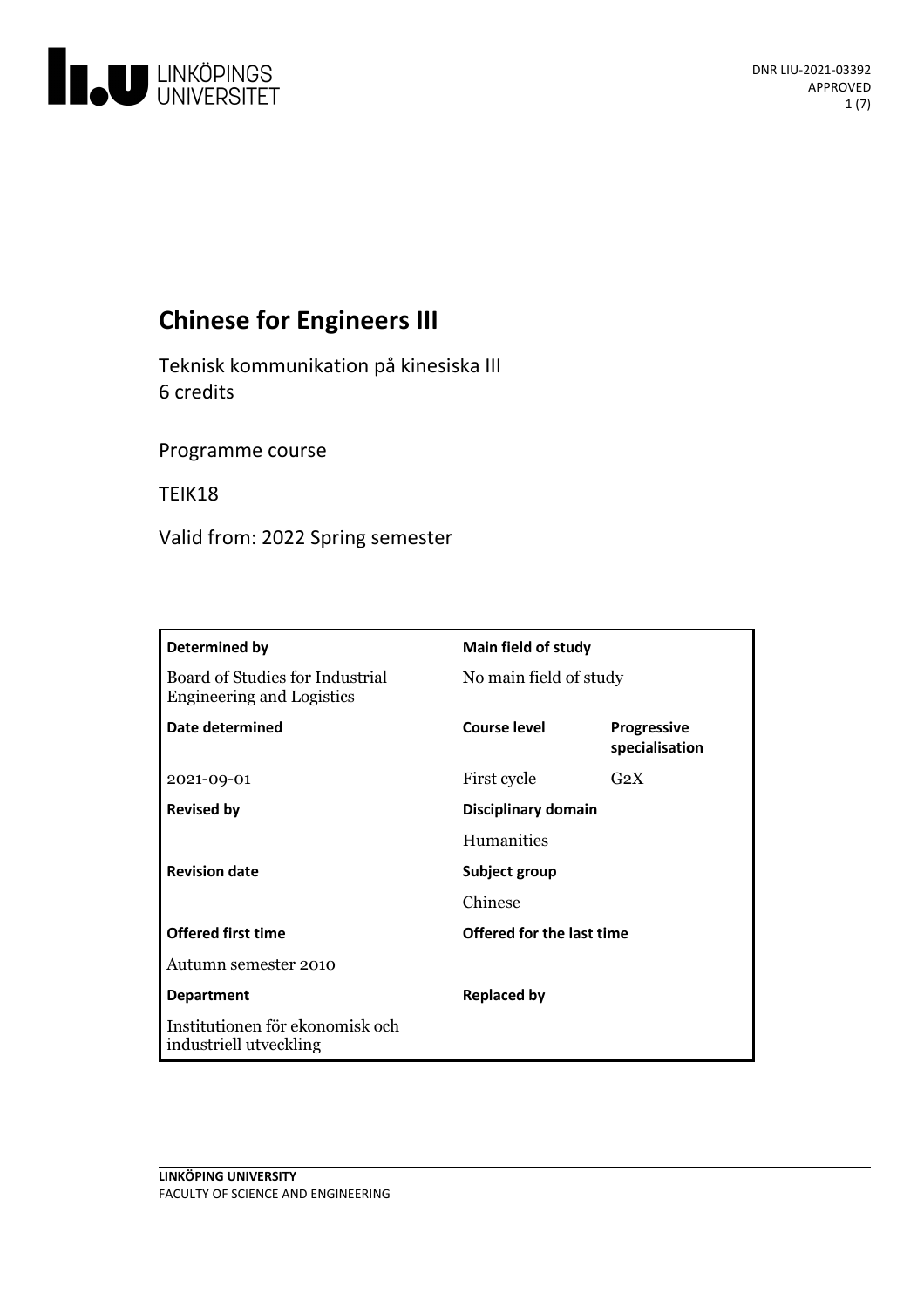# Course offered for

- $\bullet$  Master of Science in Industrial Engineering and Management International
- $\bullet$  Master of Science in Applied Physics and Electrical Engineering International

## Prerequisites

German for Engineers I and II or the equivalent.

## Examination

| PRA2             | Project             | 4 credits | U, 3, 4, 5 |
|------------------|---------------------|-----------|------------|
| UPG <sub>3</sub> | Hand-in assignments | 2 credits | U.G        |

## Grades

Four-grade scale, LiU, U, 3, 4, 5

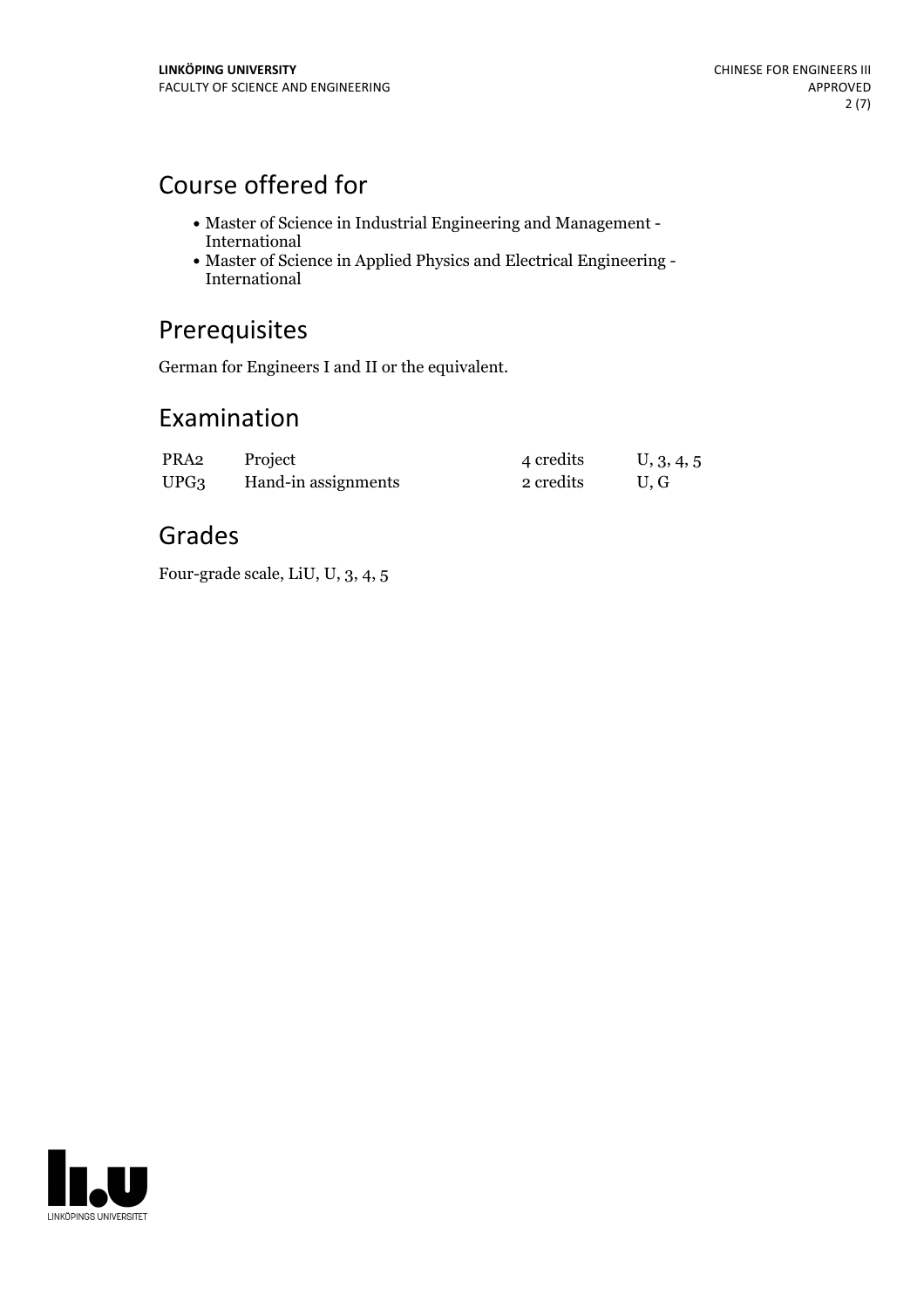# **Common rules**

### Course syllabus

A syllabus must be established for each course. The syllabus specifies the aim and contents of the course, and the prior knowledge that a student must have in order to be able to benefit from the course.

## Timetabling

Courses are timetabled after a decision has been made for this course concerning its assignment to a timetable module.

### Interruption in and deregistration from a course

The LiU decision, Guidelines concerning confirmation of participation in education (Dnr LiU-2020-02256), states that interruptions in study are to be recorded in Ladok. Thus, all students who do not participate in a course for which they have registered must record the interruption, such that the registration on the course can be removed. Deregistration from or interrupting a course is carried out using <sup>a</sup> web-based form: https://www.lith.liu.se/for- [studenter/kurskomplettering?l=en.](https://www.lith.liu.se/for-studenter/kurskomplettering?l=en)

## Cancelled courses and changes to the course syllabus

Courses with few participants (fewer than 10) may be cancelled or organised in a manner that differs from that stated in the course syllabus. The Dean is to deliberate and decide whether a course is to be cancelled or changed from the course syllabus.

## Guidelines relating to examinations and examiners

For details, see Guidelines for education and examination for first-cycle and second-cycle education at Linköping University, Dnr LiU-2020-04501 [\(http://styrdokument.liu.se/Regelsamling/VisaBeslut/917592\)](http://styrdokument.liu.se/Regelsamling/VisaBeslut/917592).

An examiner must be employed as a teacher at LiU according to the LiU Regulations for Appointments, Dnr LiU-2021-01204 [\(https://styrdokument.liu.se/Regelsamling/VisaBeslut/622784](https://styrdokument.liu.se/Regelsamling/VisaBeslut/622784)). For courses in second-cycle, the following teachers can be appointed as examiner: Professor (including Adjunct and Visiting Professor), Associate Professor (including Adjunct), Senior Lecturer (including Adjunct and Visiting Senior Lecturer), Research Fellow, or Postdoc. For courses in first-cycle, Assistant Lecturer (including Adjunct and Visiting Assistant Lecturer) can also be appointed as examiner in addition to those listed for second-cycle courses. In exceptional cases, a Part-time Lecturer can also be appointed as an examiner at both first- and second cycle, see Delegation of authority for the Board of Faculty of Science and Engineering.

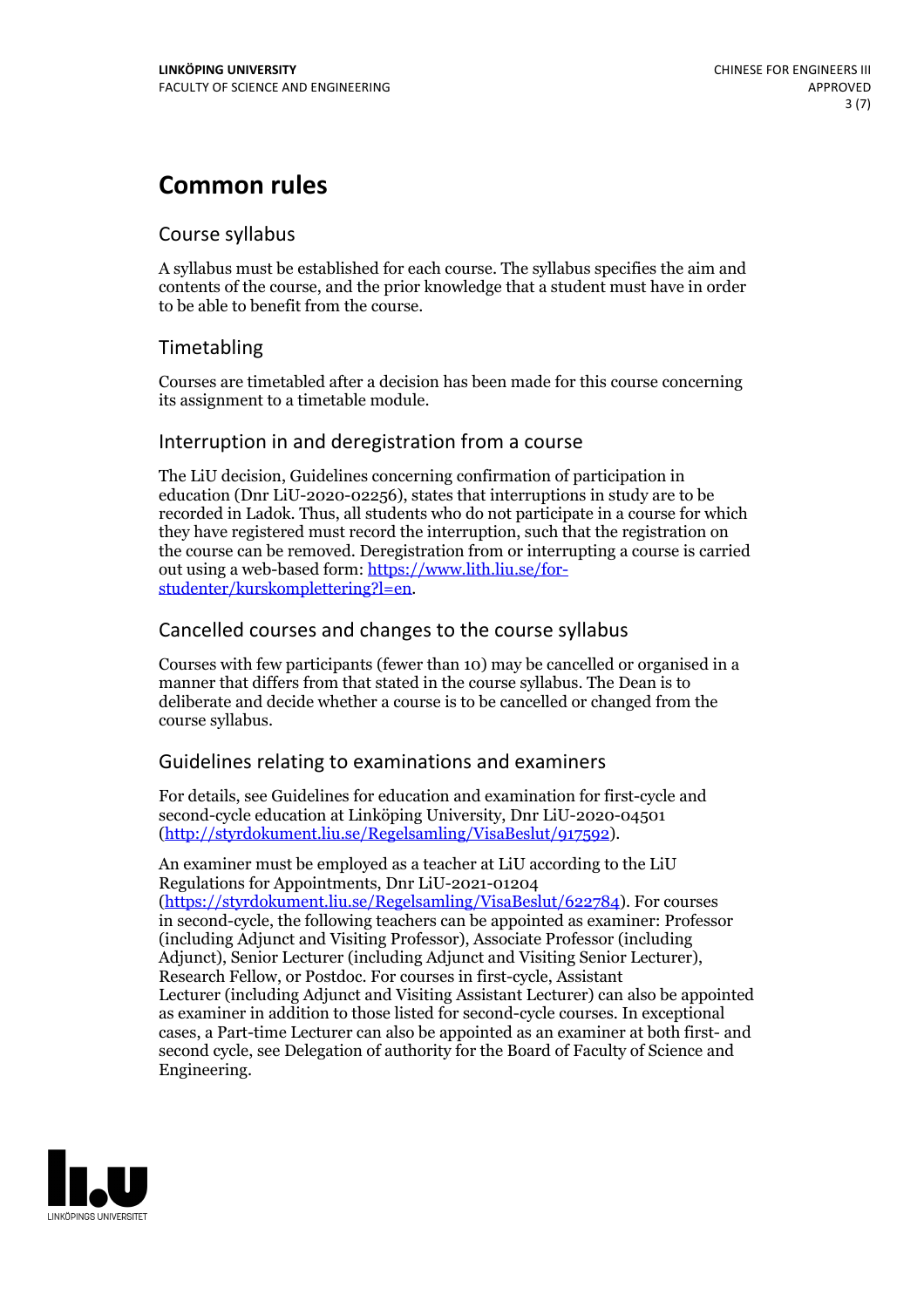## Forms of examination

#### **Principles for examination**

Written and oral examinations and digital and computer-based examinations are held at least three times a year: once immediately after the end of the course, once in August, and once (usually) in one of the re-examination periods. Examinations held at other times are to follow a decision of the faculty programme board.

Principles for examination scheduling for courses that follow the study periods:

- courses given in VT1 are examined for the first time in March, with re-examination in June and August
- courses given in VT2 are examined for the first time in May, with re-examination in August and October
- courses given in HT1 are examined for the first time in October, with re-examination in January and August
- courses given in HT2 are examined for the first time in January, with re-examination in March and in August.

The examination schedule is based on the structure of timetable modules, but there may be deviations from this, mainly in the case of courses that are studied and examined for several programmes and in lower grades (i.e. 1 and 2).

Examinations for courses that the faculty programme board has decided are to be held in alternate years are held three times during the school year in which the course is given according to the principles stated above.

Examinations for courses that are cancelled orrescheduled such that they are not given in one or several years are held three times during the year that immediately follows the course, with examination scheduling that corresponds to the scheduling that was in force before the course was cancelled or rescheduled.

When a course, or a written examination (TEN, DIT, DAT), is given for the last time, the regular examination and two re-examinations will be offered. Thereafter, examinations are phased out by offering three examinations during the following academic year at the same times as the examinations in any substitute course. If there is no substitute course, three examinations will be offered during re- examination periods during the following academic year. Other examination times are decided by the faculty programme board. In all cases above, the examination is also offered one more time during the academic year after the following, unless the faculty programme board decides otherwise. In total, 6 re-examinations are offered, of which 2 are regular re-examinations. In the examination registration system, the examinations given for the penultimate time and the last time are denoted.

If a course is given during several periods of the year (for programmes, or on different occasions for different programmes) the faculty programme board or boards determine together the scheduling and frequency of re-examination occasions.

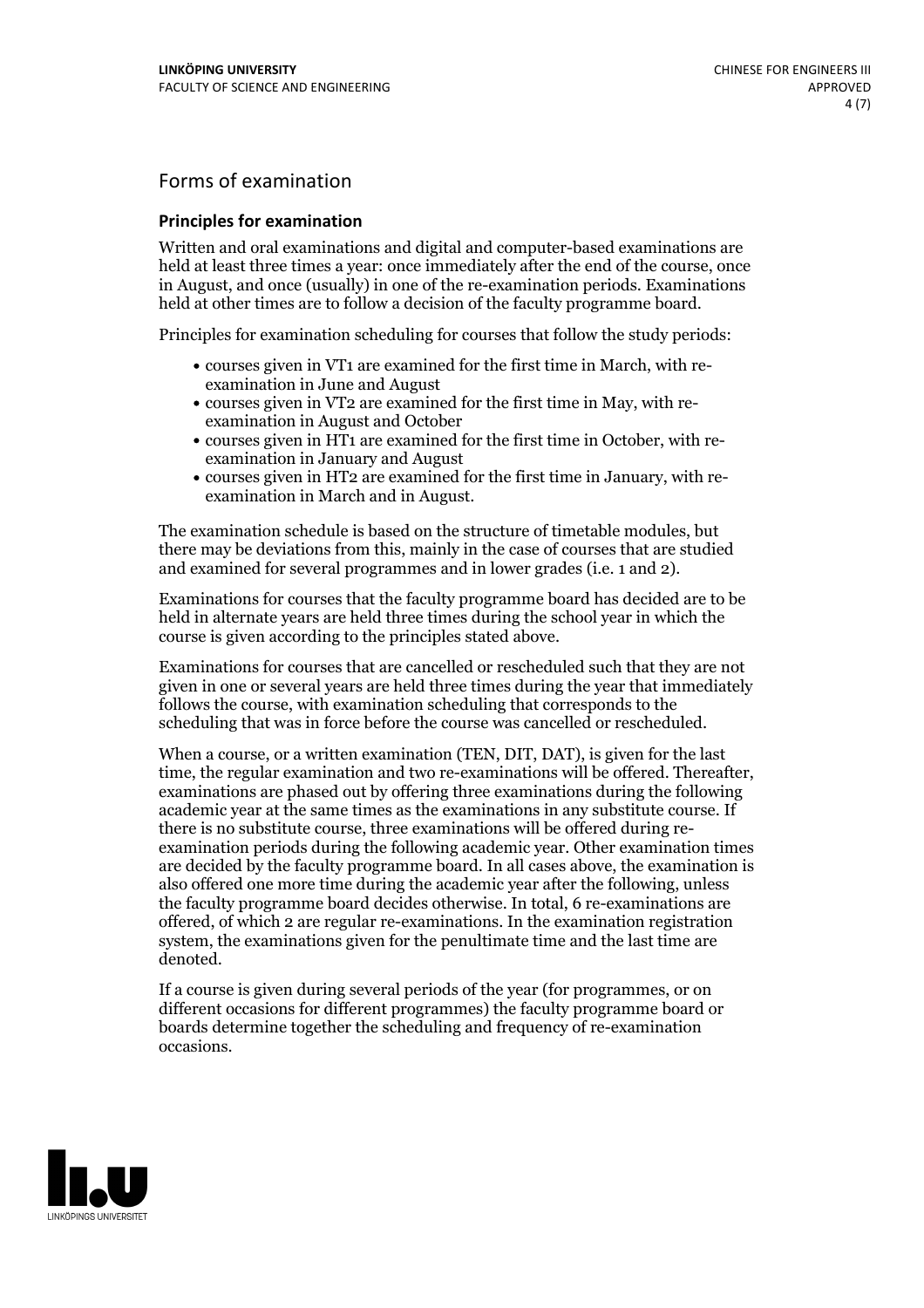### **Retakes of other forms of examination**

Regulations concerning retakes of other forms of examination than written examinations and digital and computer-based examinations are given in the LiU guidelines for examinations and examiners, [http://styrdokument.liu.se/Regelsamling/VisaBeslut/917592.](http://styrdokument.liu.se/Regelsamling/VisaBeslut/917592)

#### **Course closure**

For Decision on Routines for Administration of the Discontinuation of Educational Programs, Freestanding Courses and Courses in Programs, see DNR LiU-2021-04782. After a decision on closure and after the end of the discontinuation period, the students are referred to a replacement course (or similar) according to information in the course syllabus or programme syllabus. If a student has passed some part/parts of a closed program course but not all, and there is an at least partially replacing course, an assessment of crediting can be made. Any crediting of course components is made by the examiner.

#### **Registration for examination**

In order to take an written, digital or computer-based examination, registration in advance is mandatory, see decision in the university's rule book [https://styrdokument.liu.se/Regelsamling/VisaBeslut/622682.](https://styrdokument.liu.se/Regelsamling/VisaBeslut/622682) An unregistered student can thus not be offered a place. The registration is done at the Student Portal or in the LiU-app during the registration period. The registration period opens 30 days before the date of the examination and closes 10 days before the date of the examination. Candidates are informed of the location of the examination by email, four days in advance.

#### **Code of conduct for students during examinations**

Details are given in a decision in the university's rule book: <http://styrdokument.liu.se/Regelsamling/VisaBeslut/622682>.

#### **Retakes for higher grade**

Students at the Institute of Technology at LiU have the right to retake written examinations and digital and computer-based examinations in an attempt to achieve a higher grade. This is valid for all examination components with code "TEN", "DIT" and "DAT". The same right may not be exercised for other examination components, unless otherwise specified in the course syllabus.

A retake is not possible on courses that are included in an issued degree diploma.

#### **Grades**

The grades that are preferably to be used are Fail (U), Pass (3), Pass not without distinction  $(4)$  and Pass with distinction  $(5)$ .

- Grades U, 3, 4, 5 are to be awarded for courses that have written or digital examinations.<br>• Grades Fail (U) and Pass (G) may be awarded for courses with a large
- degree of practical components such as laboratory work, project work and

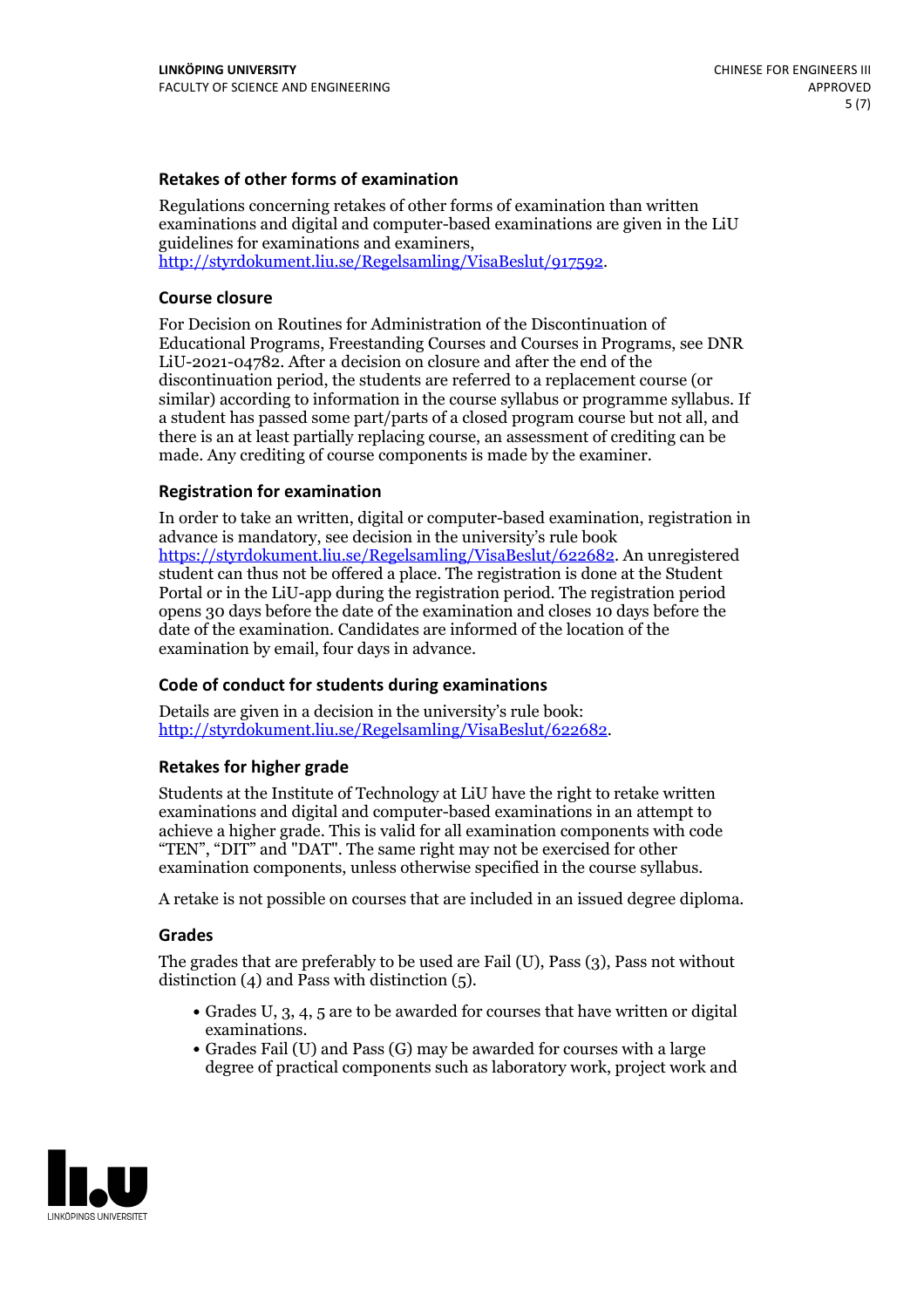group work.<br>• Grades Fail (U) and Pass (G) are to be used for degree projects and other independent work.

#### **Examination components**

The following examination components and associated module codes are used at the Faculty of Science and Engineering:

- Grades U, 3, 4, 5 are to be awarded for written examinations (TEN) and
- digital examinations (DIT).<br>• Examination components for which the grades Fail (U) and Pass (G) may be awarded are laboratory work (LAB), project work (PRA), preparatory written examination (KTR), digital preparatory written examination (DIK), oral examination (MUN), computer-based examination (DAT), home
- assignment (HEM), and assignment (UPG).<br>• Students receive grades either Fail (U) or Pass (G) for other examination components in which the examination criteria are satisfied principally through active attendance such as tutorial group (BAS) or examination item (MOM).<br>• Grades Fail (U) and Pass (G) are to be used for the examination
- components Opposition (OPPO) and Attendance at thesis presentation (AUSK) (i.e. part of the degree project).

In general, the following applies:

- 
- Mandatory course components must be scored and given <sup>a</sup> module code. Examination components that are not scored, cannot be mandatory. Hence, it is voluntary to participate in these examinations, and the voluntariness must be clearly stated. Additionally, if there are any associated conditions to
- the examination component, these must be clearly stated as well.<br>• For courses with more than one examination component with grades U,3,4,5, it shall be clearly stated how the final grade is weighted.

For mandatory components, the following applies (in accordance with the LiU Guidelines for education and examination for first-cycle and second-cycle education at Linköping University,<br>[http://styrdokument.liu.se/Regelsamling/VisaBeslut/917592\)](http://styrdokument.liu.se/Regelsamling/VisaBeslut/917592):

If special circumstances prevail, and if it is possible with consideration of the nature of the compulsory component, the examiner may decide to replace the compulsory component with another equivalent component.

For possibilities to alternative forms of examinations, the following applies (in accordance with the LiU Guidelines for education and examination for first-cycle [http://styrdokument.liu.se/Regelsamling/VisaBeslut/917592\)](http://styrdokument.liu.se/Regelsamling/VisaBeslut/917592):

If the LiU coordinator for students with disabilities has granted a student the right to an adapted examination for a written examination in an examination hall, the student has the right to it.